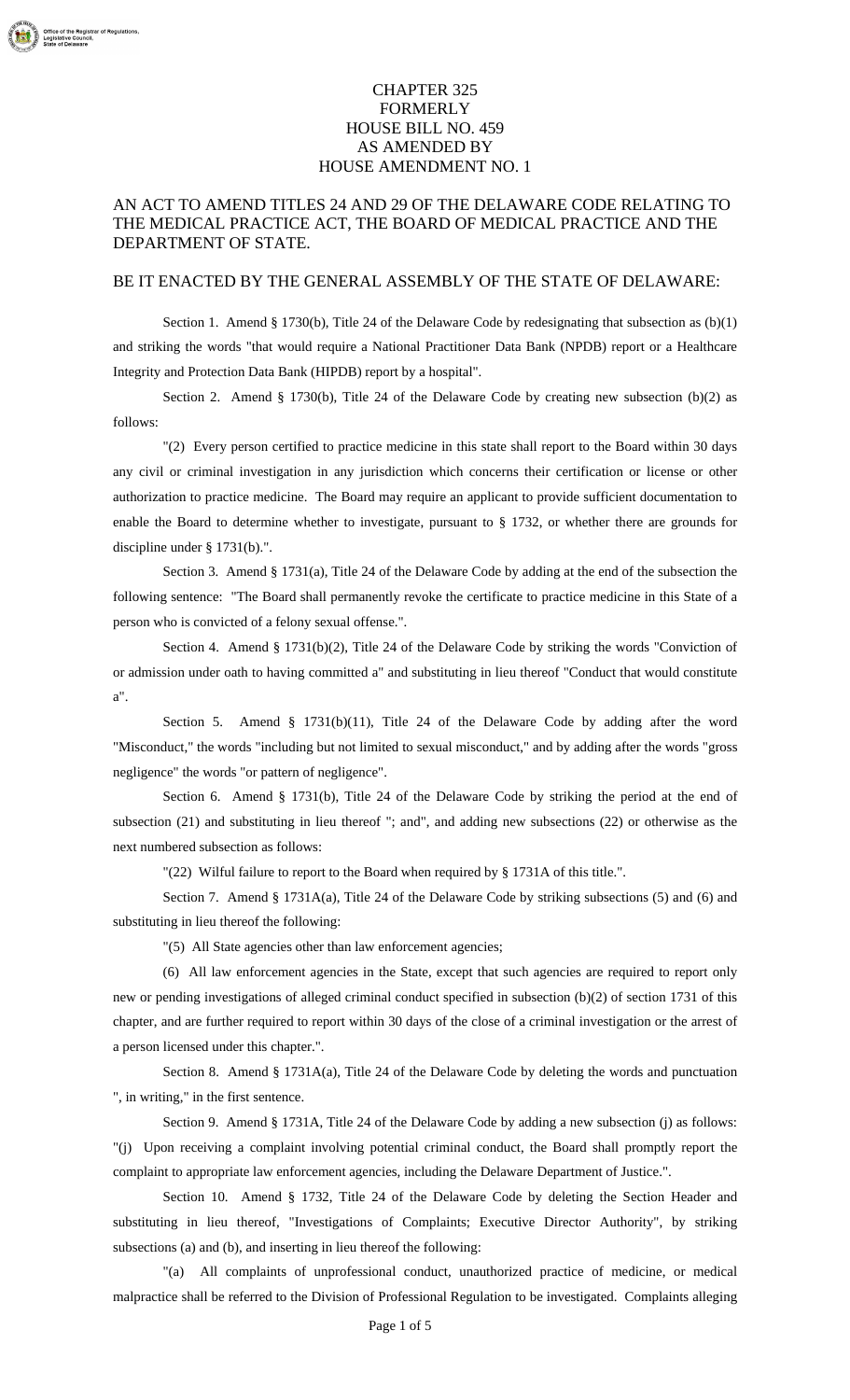potential sexual misconduct by a licensee should be afforded priority by the Division. The Division of Professional Regulation shall formulate charges, if circumstances warrant, by bringing a formal complaint against a person to whom a certificate to practice medicine or otherwise licensed or registered in this State has been issued.

(b) The Executive Director shall initiate investigations concerning inability to practice medicine with reasonable skill or safety to patients. The Executive Director with the Board president or the president's designee, shall, after reviewing the results of the investigation, determine whether the person to whom a certificate to practice medicine has been issued is able to practice medicine with reasonable skill and safety to patients, either on a restricted or unrestricted basis. If the Executive Director reasonably believes that a diagnostic mental or physical examination of the person under investigation is necessary, the Executive Director shall order the person to submit to an examination at the person's expense to be conducted by a physician or agency designated by the Executive Director. Every person to whom a certificate to practice medicine has been issued is deemed to have given that person's own consent to submit to a diagnostic mental or physical examination when so directed by the Executive Director, and to have waived all objections to the admissibility of the examination report to the Board. A person who submits to a diagnostic mental or physical examination as ordered by the Executive Director has the right to designate another physician to be present at the examination and to submit an independent report on the examination to the Board.".

Section 11. Amend § 1732, Title 24 of the Delaware Code by striking subsection (c), re-designating subsections (d) and (e) as subsections (c) and (d), and inserting a new subsection (e) as follows:

"(e) When a complaint is made by a law enforcement agency or employee thereof and involves allegations of criminal activity, the Division of Professional Regulation and the Executive Director shall suspend any new or pending investigation upon a written request to do so by the Delaware Department of Justice or a federal law enforcement authority. Such written request shall suspend the duty to investigate pursuant to this section, duty to regularly advise the complainant pursuant to section 1733(a)(2) of this Title and any other duties that would interfere with the ability of law enforcement to investigate the allegations successfully. The suspension shall remain in effect until the Delaware Department of Justice or federal law enforcement informs the Executive Director in writing that action by the Division of Professional Regulation will not interfere with a pending law enforcement investigation.".

Section 12. Amend § 1733(a), Title 24 of the Delaware Code by deleting in subsection (a)(2) the words and punctuation "acknowledge to the complainant in writing receipt of the complaint within 1 week of receiving the complaint, and shall", and by striking subsection (a)(3) in its entirety and substituting in lieu thereof the following:

"(3) The Executive Director shall communicate with the Delaware Department of Justice, at least monthly, regarding the status of complaints filed by law enforcement, and shall report the case status to the Board only if the case is no longer subject to suspension pursuant to section 1732(e) of this Title.".

Section 13. Amend § 1733, Title 24 of the Delaware Code by striking subsection (c) in its entirety, and substituting in lieu thereof the following: "The Executive Director may maintain the confidentiality of the complaining party or the respondent from the Board. In the absence of an Executive Director or acting Executive Director, the Secretary of State may exercise that discretion.".

Section 14. Amend § 1713(a), Title 24 of the Delaware Code by designating subsection (16) as subsection (17) and inserting the following subsection (16):

 "(16) To designate, through the Executive Director, any person qualified by relevant experience as an examiner for the purpose of hearing any alleged charges of the inability to practice medicine as set forth in § 1731(c) of this title, or for the purpose of making determinations of fact in connection with the temporary suspension of a certificate to practice medicine pursuant to § 1738 of this title, or for necessary purposes relating to disciplinary or other action against the holder of a certificate, license, or other authorizing document issued under this chapter;".

Section 15. Amend § 1734(a)(1), Title 24 of the Delaware Code by adding after the words "the Executive Director shall appoint" and before "a hearing panel" the words "an examiner pursuant to Section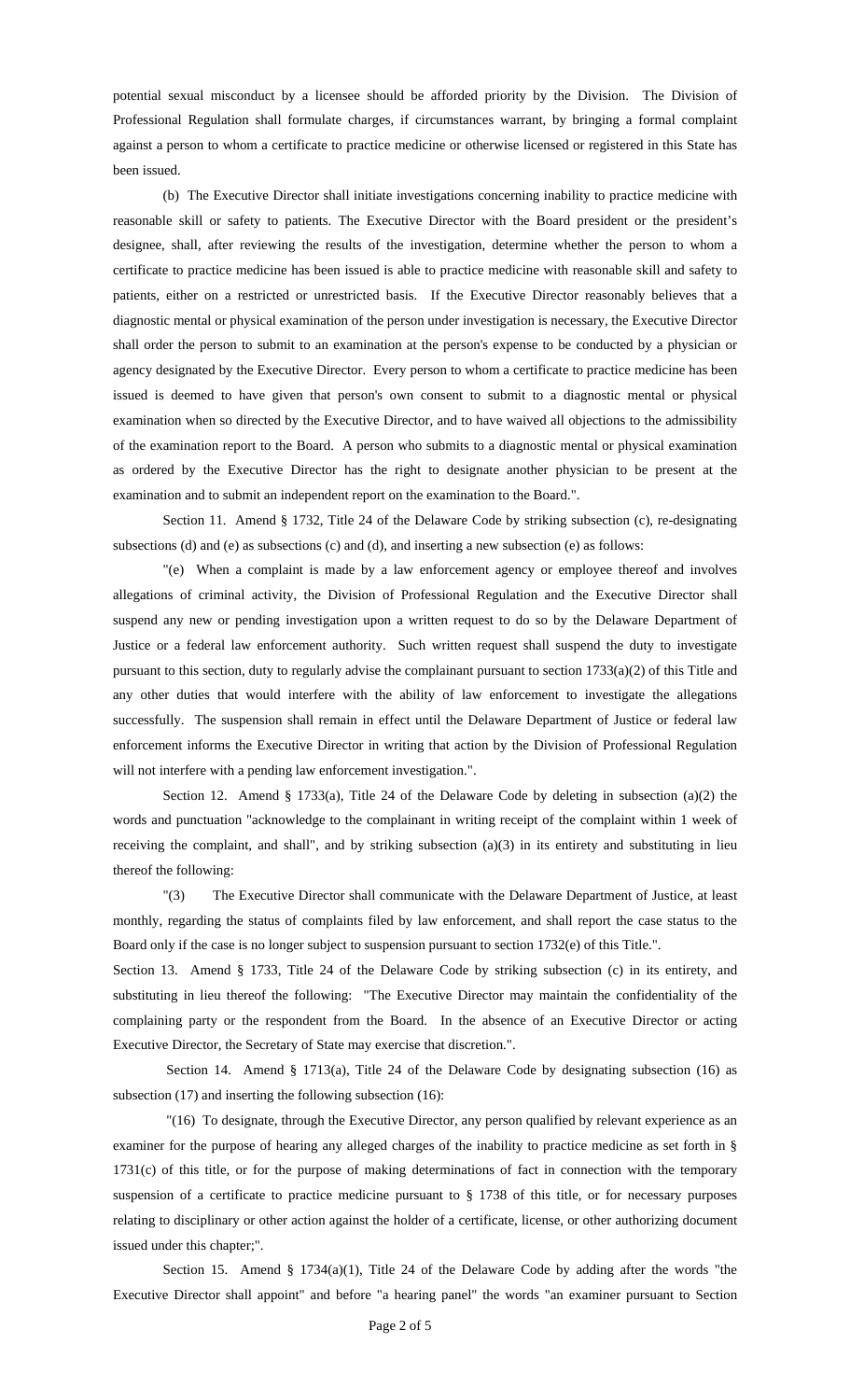1713 of this Title or", by striking the words "in executive session", and by adding after "heard by the hearing panel, the panel" and before "shall make," the words "may convene in executive session for consideration of the evidence presented at the hearing and for purposes permitted by section 10004 of Title 29, and".

Section 16. Amend § 1734(b), Title 24 of the Delaware Code by inserting after the words "conducted by a hearing panel" the words "or examiner", and by striking the words "only at the request of the person complained about" and substituting in lieu thereof ", except the Board may conduct executive session for deliberations and purposes permitted by section 10004 of Title 29".

Section 17. Amend § 1734(c), Title 24 of the Delaware Code by inserting after the words "the Board's hearing panels" the words "or examiner".

Section 18. Amend § 1734(d), Title 24 of the Delaware Code by inserting after the words "before a hearing panel" the words "or examiner", and by striking the words "hearing panel hearing" wherever those words appear and by substituting in lieu thereof the word "hearing".

Section 19. Amend § 1734, Title 24 of the Delaware Code by re-designating subsections (f) through (h) as subsections (g) through (i), and adding a new subsection (f) as follows:

"(f) Conduct of hearing before the examiner. - - An attorney from the Office of the Attorney General shall present evidence in support of the allegations contained in the formal complaint. The attorney may call witnesses and cross-examine any witnesses called on behalf of the person complained about. The examiner may administer oaths, examine witnesses and receive evidence in any locality. The testimony or evidence so taken or received shall have the same force and effect as if taken or received by the Board, or by a hearing panel pursuant to Section 1713(a)(15) and Section 1734 of this Chapter. Upon completion of such hearing or the taking of such testimony and evidence, the examiner shall submit to the Board his findings and recommendations thereon, which findings and recommendations shall be considered by the Board and such action taken with respect thereto by the Board as it decides to be proper.".

Section 20. Amend § 1768(b) of Title 24 of the Delaware Code by adding in the last sentence of the subsection, after the words "pursuant to § 1731A(d) of this title," the following: "or issued by the Attorney General pursuant to § 2504(4) of Title 29,".

Section 21. Amend §1768, Title 24 of the Delaware Code by adding the following sentences at the end of the section: "Notwithstanding the foregoing, in cases in which any disciplinary action by the Board was issued, the formal complaints prepared by the Delaware Department of Justice and the results of the hearings are not confidential and are public records except insofar as they contain confidential patient information or are otherwise subject to an exception under Chapter 100 of Title 29.".

Section 22. Amend Title 24 of the Delaware Code by adding a new section 1761A, to read as follows: "§ 1761A. Appointment of a custodian of patient records.

(a) If the Board receives a formal or informal complaint concerning access to patient records as a result of a physician's physical or mental incapacity, or abandonment or involuntary discontinuation of a medical-practice business in this State, the Board may temporarily or permanently appoint a person or entity as custodian of the physician's patient records, in accordance with the procedures set forth in§§ 1732-1734 of this title.

(b) The custodian of patient records appointed under this section shall notify the physician's patients of record to that effect by publishing notice in a newspaper of daily circulation in the area where the physician practiced. The notice must be published at least 1 time per month over a 3-month period after the appointment of the custodian and must explain how a patient can procure that patient's records. All patients who have not requested their records 30 days after such publication must be notified by first class mail by the custodian to permit the patients to procure their records. Any patient records that have not been procured within 7 years after the appointment of the custodian may be permanently disposed of in a manner that ensures confidentiality of the records.

(c) A custodian of patient records appointed under this section who disposes of patient records in accordance with the provisions of this section is not liable for any direct or indirect loss suffered as a result of the disposal of a patient's records.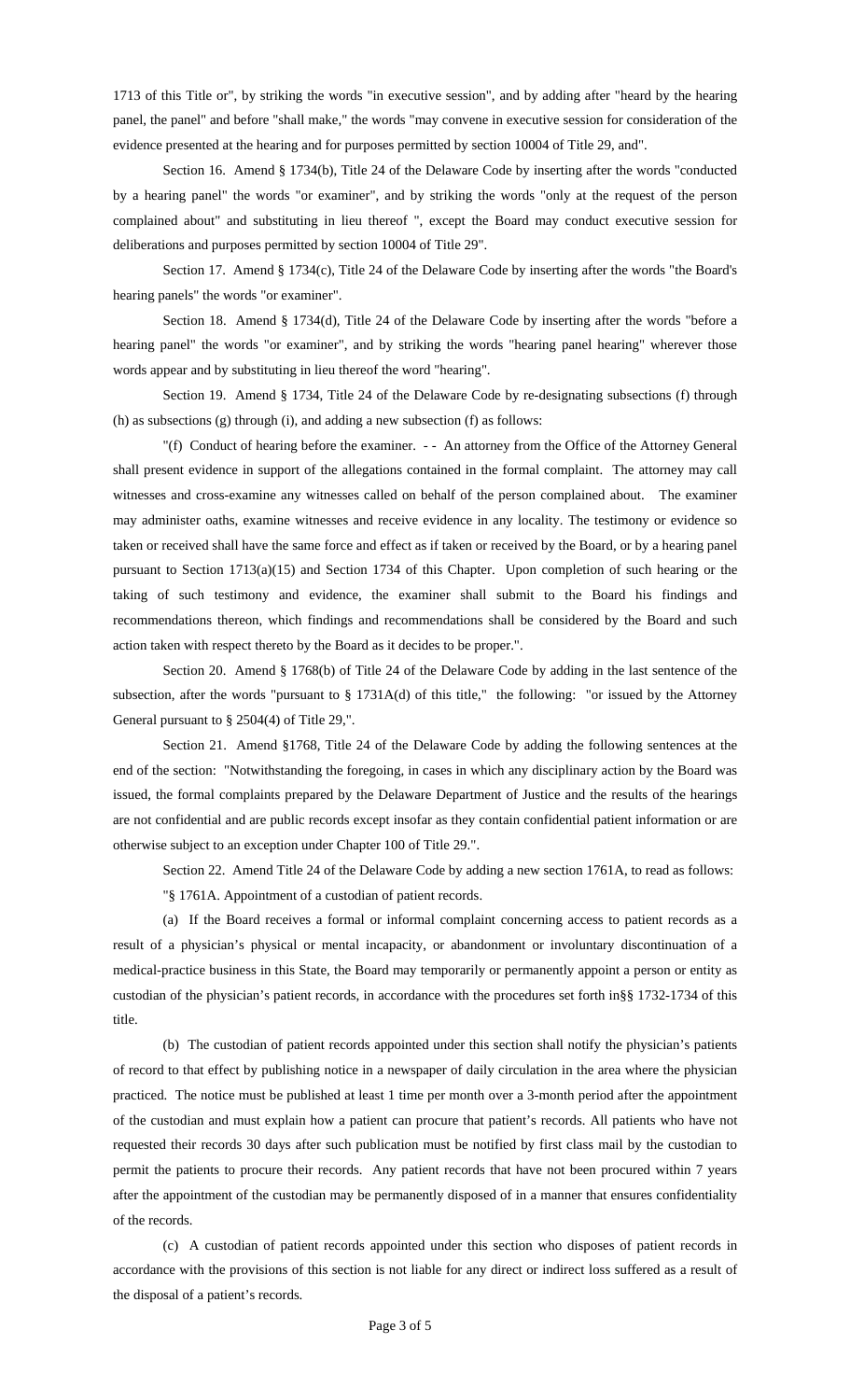(d) The Board shall establish a registry of physicians and healthcare entities who are willing to serve as records custodians.".

Section 23. Amend § 8735(h), Title 29 of the Delaware Code by inserting in subsection (h)(4) a new sentence after the sentence ending with "in the Division's files." and before the sentence beginning "The named licensee" as follows: "The Division of Professional Regulation may, in its discretion, withhold the name of the complainant.".

Section 24. Amend § 8735, Title 29 of the Delaware Code by re-designating current subsections (h)(6) through  $(h)(10)$  as  $(h)(7)$  through  $(h)(11)$  respectively, and by inserting a new subsection  $(h)(6)$  to read as follows:

"(6) The Division of Professional Regulation shall suspend its investigation and withhold from the respondent reports of unlicensed practice or misconduct if a request to do so is made in writing by the Delaware Department of Justice or a federal law enforcement authority due to the potential effects of such conduct on a pending criminal investigation. Such written request shall suspend any duty to investigate, advise the complainant or respondent, provide a copy of the complaint to the board, commission or agency which regulates the named licensee, or undertake any other duties that would interfere with the ability of law enforcement to investigate the allegations successfully. The suspension shall remain in effect until the Delaware Department of Justice or federal law enforcement informs the Executive Director in writing that action by the Division of Professional Regulation will not interfere with a pending law enforcement investigation.".

Section 25. Amend § 8735, Title 29 of the Delaware Code by deleting the word "investigator" in redesignated subsection (h)(9) and replace it with the words "Director of the Division of Professional Regulation".

Section 26. Amend § 8735, Title 29 of the Delaware Code by inserting new subsections (r), (s) and (t) to read as follows:

"(r) The Division shall, upon receiving a complaint involving potential criminal conduct, immediately report the complaint to appropriate law enforcement agencies, including the Delaware Department of Justice.

(s) The Division shall subscribe to and maintain a subscription to a national licensing data bank reporting service in order to receive proactive notification of all disciplinary actions taken against medical licensees in states outside Delaware. Upon receipt of a disciplinary notification concerning an individual who is certified by the Board of Medical Practice, the Division may take the appropriate steps for investigation and, if appropriate, referral to the Department of Justice.

(t) (1) There is hereby created within the Department of State the full-time position of hearing officer. With respect to case decisions arising under Title 29, Chapter 101, Subchapter III, the hearing officers shall have:

 (A) All powers and duties conferred or imposed upon such hearing officers by law or by the Rules of Procedure for the any board or commission under Titles 23, 24, and 28;

(B) The power to administer oaths and affirmations;

 (C) The power to hear and determine any pre-hearing matter pending before any board or commission under Titles 23, 24, and 28. In such circumstances, the hearing officer's decision has the same authority as a decision of the board or commission and is subject to judicial review on the same basis as a decision of the board or commission;

 (D) The power to conduct hearings, including any evidentiary hearings. The testimony or evidence so taken or received shall have the same force and effect as if taken or received by the board or commission. Upon completion of such hearing or the taking of such testimony and evidence, the hearing officer shall submit to the board or commission findings and recommendations thereon. The findings of fact made by a hearing officer on a complaint are binding upon the board or commission. The board or commission may not consider additional evidence. When the proposed order is submitted to the board or commission, a copy shall be delivered to each of the other parties, who shall have 20 days to submit written exceptions, comments and arguments concerning the conclusions of law and recommended penalty. The board